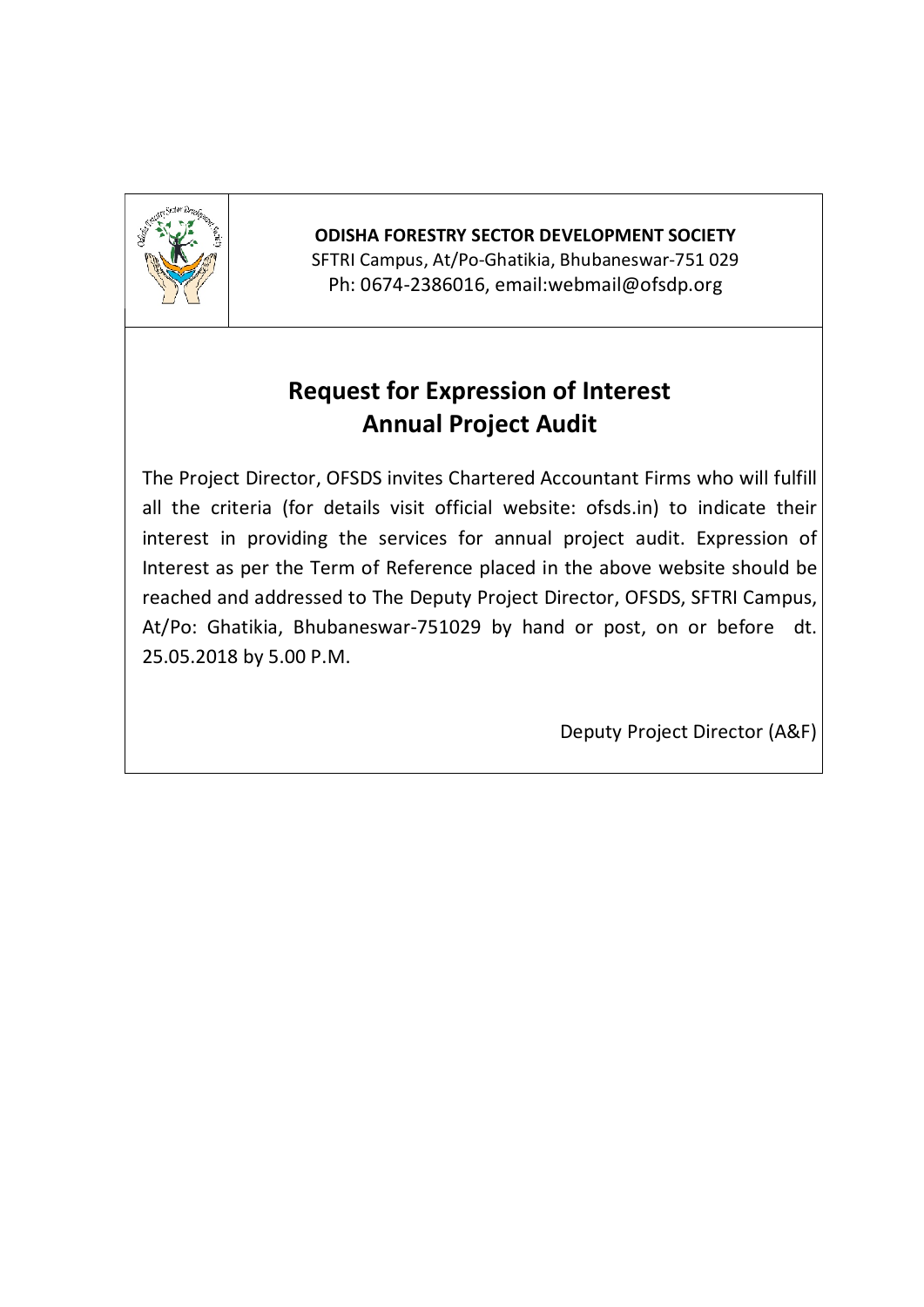## *Office of the Project Director, Odisha Forestry Sector Development Society (OFSDS)*

## Request for Expression of Interest Annual Project Audit

### 1. Odisha Forestry Sector Development Society :

In order to implement the project in forestry sector, the Government in the Forest and Environment Department constituted a Society "Odisha Forestry Sector Development Society" (OFSDS) under the Societies Registration Act of 1860 bearing No. 22321/49 of 2006-07. The High Power Committee of the OFSDS is headed by the Chief Secretary, Odisha and the Governing body is chaired by the Additional Chief secretary to Government, Forest & Environment Department, Government of Odisha.

At present the Society is implementing the following projects/ programmes.

- (1) Odisha Forest Sector Development Project Phase-II. (OFSDP-II)
- (2) Ama Jangala Yojana. (AJY) (State Plan Component only. CAMPA not included)
- (3) Continuing / Maintenance activities of OFSDP I.
- (4) Income Generation Activities Resource Agency (IGARA)
- (5) GIS/MIS (Funded by Director of Horticulture)
- (6) Catchment Area Treatment Plan (CATP)

### 2. The OFSDP-Phase-II:

Odisha Forestry Sector Development Project is being implemented in 12 Forest and 2 Wildlife Divisions under assistance from Japan International Cooperation Agency (JICA). The objective of the project is to restore degraded forests and improve the income levels of villagers by promoting sustainable forest management including Joint Forest Management (JFM) plantation and community/tribal development, with larger goals of improving environment and alleviating poverty.

#### 3. Scope and objectives of the project (OFSDP-II):

The Project covers 14 Forests and Wildlife Divisions of the State, namely,Baripada, Rairangpur, Karanjia, Subarnapur, Athamallik, Boudh, Dhenkanal, Ghumsur (N), Ghumsur (S), Sambalpur, Jharsuguda, Sundargarh, Bamra (WL) and Rajnagar (WL) . The project implements activities like restoration of degraded forests under Joint Forest Management (JFM) mode and non-JFM mode, farm forestry, biodiversity management, Capacity Building at community level institution and livelihood improvement activities etc. Project undertakes community and tribal development activities including various supporting activities like infrastructure development, publicity, communication, monitoring and evaluation etc.

#### 4. Ama Jangala Yojana (AJY):

Ama Jangala Yojana is a flagship scheme in the forestry sector of the Forest & Environment Department, Government of Odisha. The scheme is intended to promote sustainable forest management in the state in Joint Forest Management mode with emphasis on livelihood support for the communities living in the forest fringe villages.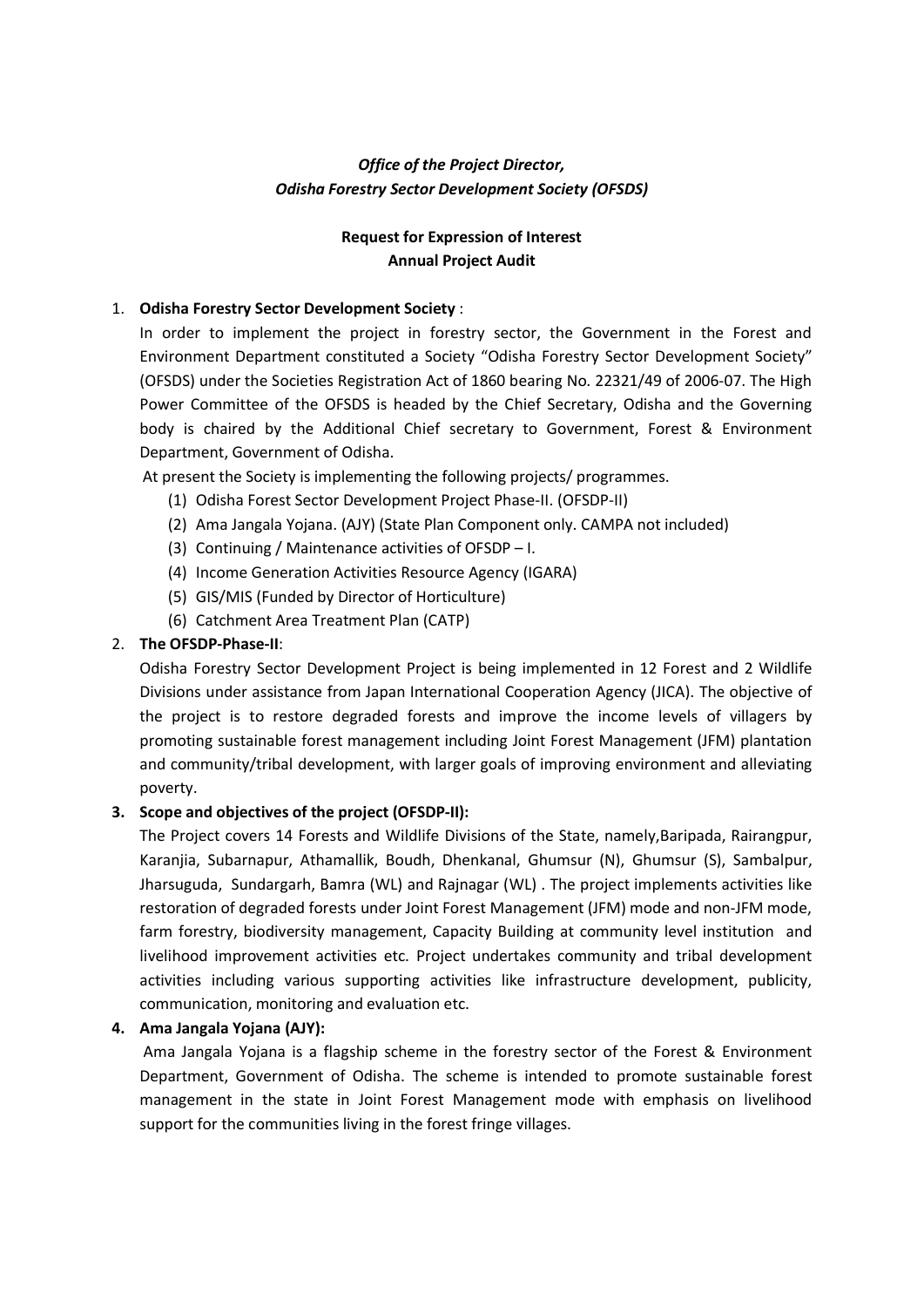### 5. Scope and objectives of the Ama Jangala Yojana. (AJY)

The Project covers 24 Forests and Wildlife Divisions of the State, namely, Baripada, Jeypore, Bonai, Deogarh, Keonjhar, Rourkela, Parlakhemundi, Angul, Balasore (WL), Phulbani, Baliguda, Koraput, Rayagada, Keonjhar (WL), Khariar, Bolangir Kalahandi (N), Bamra (WL), Bargarh, Satkosia (WL), Kalahandi (S), Malkangiri, Rairangpur and Sambalpur. The project implements forest regeneration activities under CAMPA funding. The administration and other support activities expenditure is met out of State Funding.

- 6. The Project Director of OFSDS now invites Chartered Accountant Firms who will fulfil the following criteria to indicate their interest in providing the service for Annual Project Audit. Interested Firms must provide information indicating that they are qualified to perform the services (brochures, description of similar assignments, qualification and experience in similar assignment, empanelment with CAG, India, availability of appropriate qualified and skilled Audit staff etc.)
	- The Firm having 10 years of existence.
	- The Firm should be a partnership Firm having at least 5 partners.
	- Minimum 1 partners should be ISA (Information System Audit) qualified.
	- The Firm should have expertise in the Audit of External Aided Project.
	- The Firm should have expertise in the Audit of Societies registered under Society Registration Act 1860.
	- Preference may be given to Firms having Branch Offices in the OFSDS districts or the neighbouring districts.
	- The Firm should be well equipped with qualified/ semi qualified Article/ Audit Staff to complete the Audit within the stipulated period.
- 7. The Audit Firm will be selected accordance with the project procedures and decision of the Project Director shall be final and binding.
- 8. Interested Firm of Chartered Accountants may obtain further information at the address given below in any working hour or visit official website: ofsds.in.
- 9. Expression of interest as per the Term of Reference placed in the above website must be delivered to the address given below by hand or post on or before 5.00 PM of 25<sup>th</sup> May, 2018.

| Address/Contact person | $\sim$ 100 | Deputy Project Director (A&F)                        |
|------------------------|------------|------------------------------------------------------|
|                        |            | Odisha Forestry Sector Development Society (OFSDS)   |
|                        |            | SFTRI Campus, At/Po- Ghatikia, Bhubaneswar - 751029. |
| Telephone              |            | 0674-2386016                                         |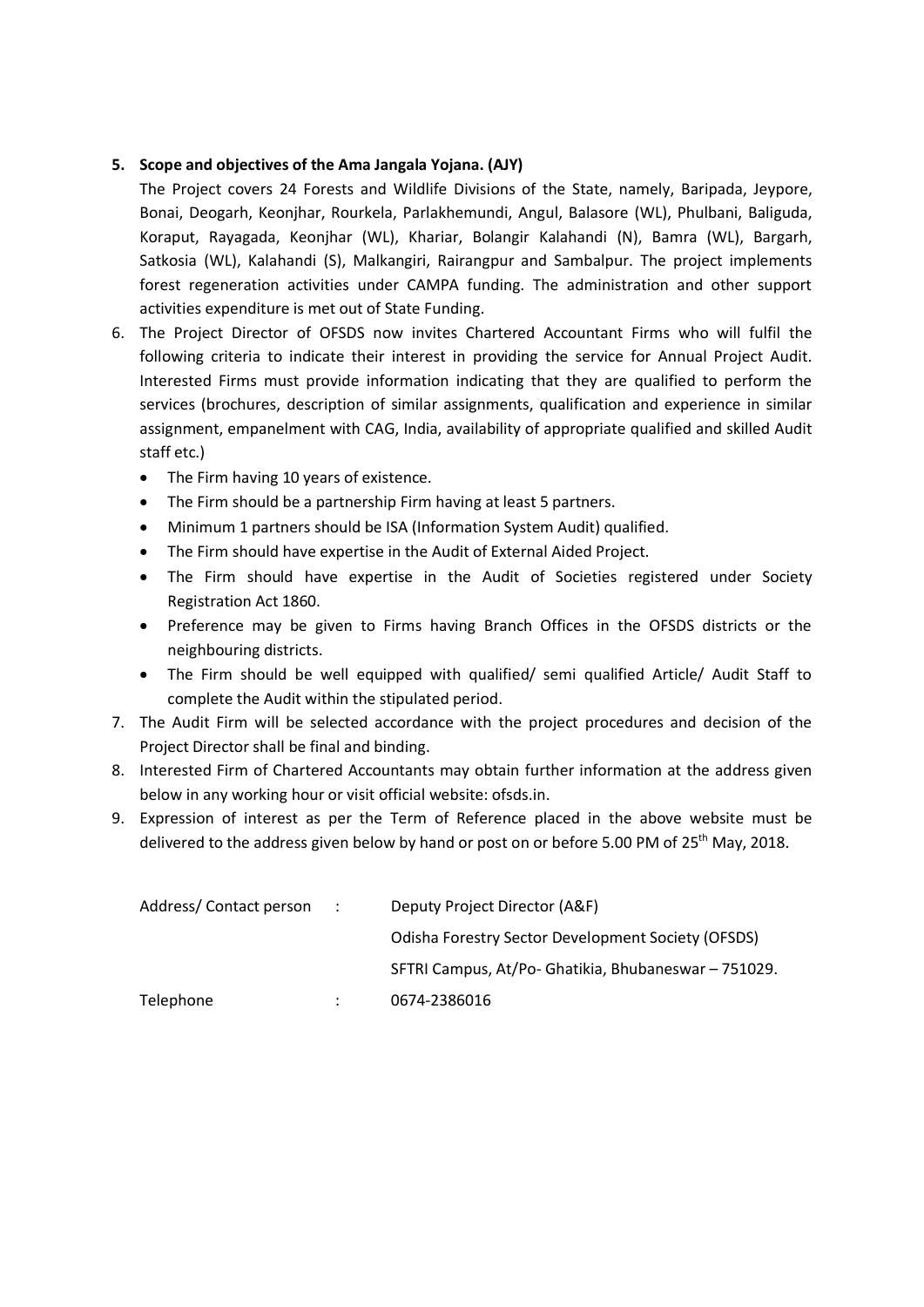## *TERMS OF REFERENCE FOR CHARTERED ACCOUNTANT FIRMS FOR STATUTORY FINANCIAL AUDIT OF THE ACCOUNTS OF ODISHA FOREST SECTOR DEVELOPMENT SOCIETY (OFSDS) FOR THE FINANCIAL YEAR 2017-18.*

## 1. Odisha Forestry Sector Development Society :

In order to implement the project in forestry sector, the Government in the Forest and Environment Department constituted a Society "Odisha Forestry Sector Development Society" (OFSDS) under the Societies Registration Act of 1860 bearing No. 22321/49 of 2006-07. The High Power Committee of the OFSDS is headed by the Chief Secretary, Odisha and the Governing body is chaired by the Additional Chief secretary to Government, Forest & Environment Department, Government of Odisha.

At present the Society is implementing the following projects/ programmes.

- (1) Odisha Forest Sector Development Project Phase-II. (OFSDP-II)
- (2) Ama Jangala Yojana. (AJY) (State Plan Component only. CAMPA not included)
- (3) Continuing / Maintenance activities of OFSDP I.
- (4) Income Generation Activities Resource Agency (IGARA)
- (5) GIS/MIS (Funded by Director of Horticulture)
- (6) Catchment Area Treatment Plan (CATP)

## *2. The OFSDP-Phase-II:*

Odisha Forestry Sector Development Project is being implemented in 12 Forest and 2 Wildlife Divisions under assistance from Japan International Cooperation Agency (JICA). The objective of the project is to restore degraded forests and improve the income levels of villagers by promoting sustainable forest management including Joint Forest Management (JFM) plantation and community/tribal development, with larger goals of improving environment and alleviating poverty.

## 3. Scope and objectives of the project (OFSDP-II)

The Project covers 14 Forests and Wildlife Divisions of the State, namely,Baripada, Rairangpur, Karanjia, Subarnapur, Athamallik, Boudh, Dhenkanal, Ghumsur (N), Ghumsur (S), Sambalpur, Jharsiguda, Sundargarh, Bamara (WL) and Rajnagar (WL) . The project implements activities like restoration of degraded forests under Joint Forest Management (JFM) mode and non-JFM mode, farm forestry, biodiversity management, Capacity Building at community level institution and Livelihood improvement activities etc. Project undertakes community and tribal development activities including various supporting activities like Capacity Building trainings infrastructure development, publicity, communication, monitoring and evaluation etc.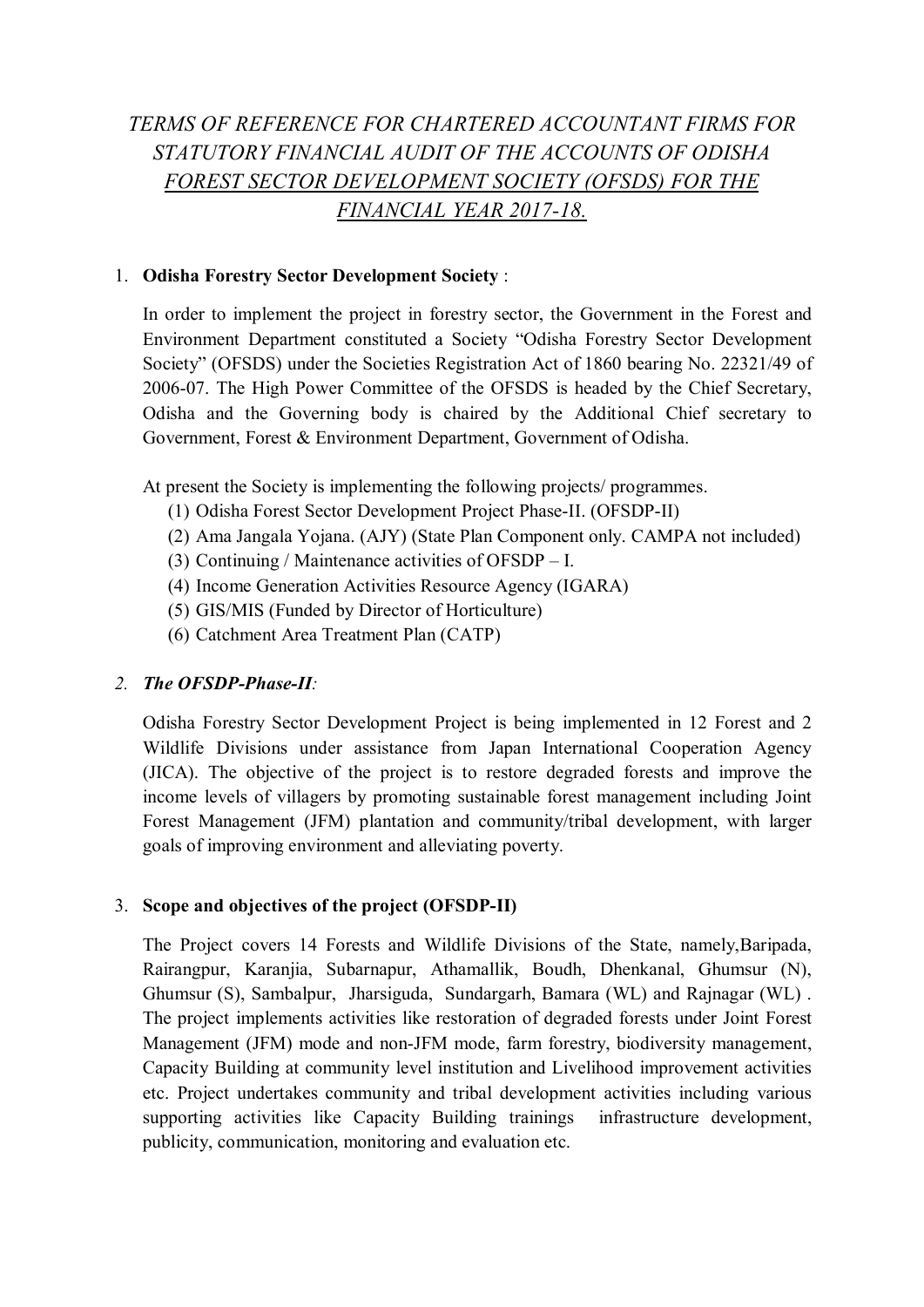## 4. Ama Jangala Yojana. (AJY)

Ama Jangala Yojana is a flagship scheme in the forestry sector of the Forest & Environment Department, Government of Odisha. The scheme is intended to promote sustainable forest management in the state in Joint Forest Management mode with emphasis on livelihood support for the communities living in the forest fringe villages.

## 5. Scope and objectives of *the Ama Jangala Yojana. (AJY)*

The Project covers 24 Forests and Wildlife Divisions of the State, namely, Baripada, Jeypore, Bonai, Deogarh, Keonjhar, Rourkela, Parlakhemundi, Angul, Balasore (WL), Phulbani, Baliguda, Koraput, Rayagada, Keonjhar (WL), Khariar, Bolangir Kalahandi (N), Bamra (WL), Bargarh, Satkosia (WL), Kalahandi (S), Malkangiri, Rairangpur and Sambalpur.The project implements activities under CAMPA funding. The administration expenditure is met out of State Funding.

## 6. Audit

According to Society Registration Act, a Society is required to have a statutory annual audit conducted by Chartered Accountants. Also as per the loan agreement with JICA, the eligible expenditure, which are claimed for reimbursement needs to be audited. Accordingly, the scope of work of the audit will be as follows:

### Scope of the Work for Audit

The auditor shall review the existence and effectiveness of control system(s) and report on the adequacy of those controls, as well as, deficiencies, if any. The primary focus shall be on propriety aspect in addition to authorization, internal control, reconciliation, recording and safeguarding.

- 1. The Statutory Audit of account shall cover all the finance, accounts and related transactions of the Project Management Unit and 14 Divisional Management Units including their FMUs of OFSDP-II and 24 Divisional Management Units of AJY. To verify Annual Financial Statements (AFS), this includes (i) Receipt and Payment Account, (ii) Income & Expenditure Account and (iii) Balance Sheet of DMUs and PMU. The consolidated accounts of the Society at Project Management Level, which includes OPFDP-Phase-I & Phase II and State funding of Ama Jangala Yojana also to be verified within three months from the date of closure of the year. A separate Audit Report is also to be submitted for CAMPA funded Annual Financial Statements.
- 2. To facilitate proper audit and ensure correctness of the Audit Report, records and reports by verification at 12 nos. Of Divisional Management Unit(s) (DMU) headed by Divisional Forest Officer of the division concerned, and 50 Field Management Units (FMU) at level of forest ranges, under the DMUs in respect of OFSDP-II and 24 nos. of Divisional Management Unit(s) (DMU) headed by Divisional Forest Officer of the division concerned, and 120 Field Management Units (FMU) at level of forest ranges under the DMUs in respect of AJY.